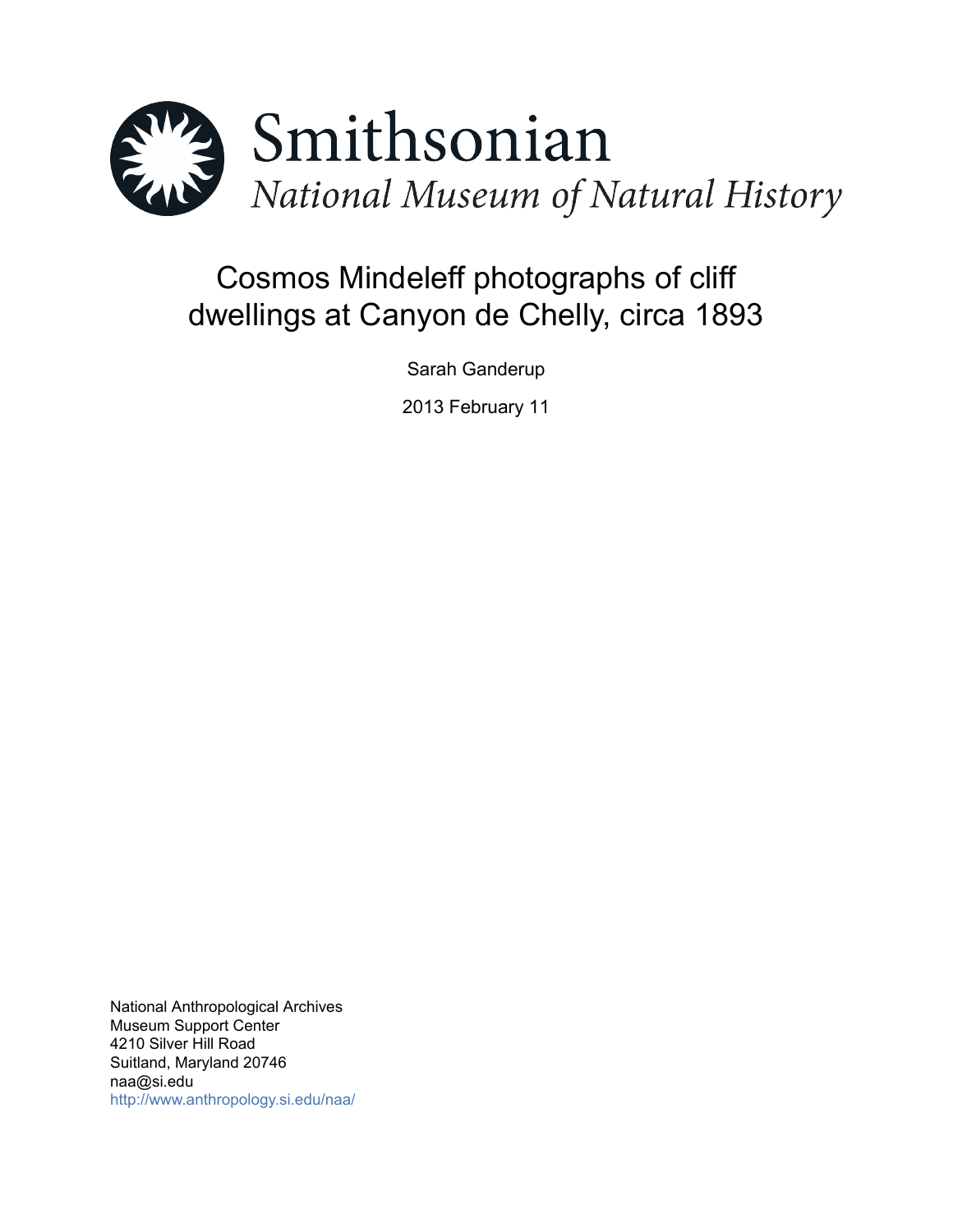## **Table of Contents**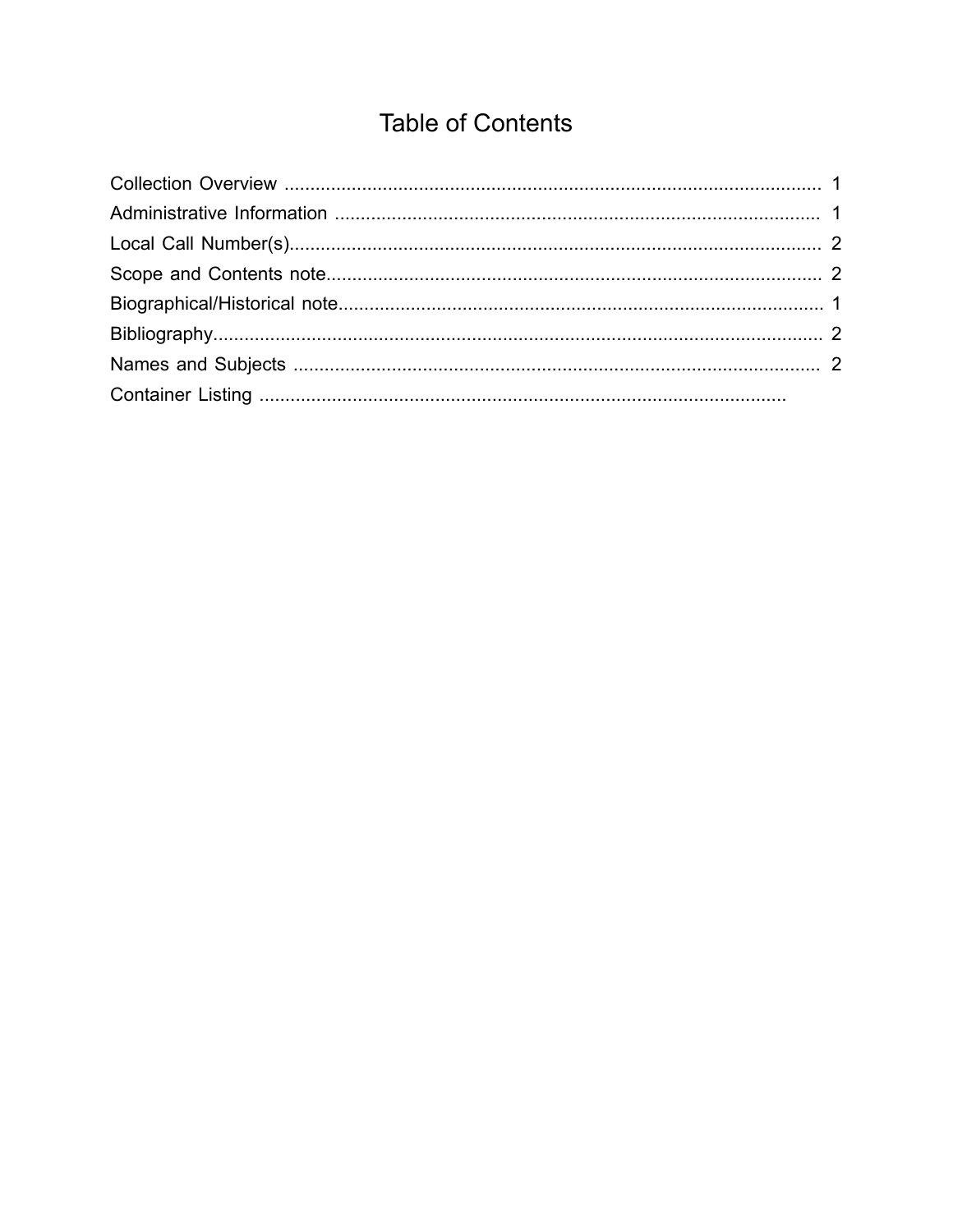| <b>Repository:</b> | National Anthropological Archives                                   |
|--------------------|---------------------------------------------------------------------|
| Title:             | Cosmos Mindeleff photographs of cliff dwellings at Canyon de Chelly |
| Date:              | circa 1893                                                          |
| Identifier:        | NAA PhotoLot 2006-21                                                |
| Creator:           | Mindeleff, Cosmos, 1863-                                            |
| Extent:            | 19 Mounted prints (albumen)                                         |
| Language:          | English.                                                            |

## <span id="page-2-0"></span>**Collection Overview**

## <span id="page-2-1"></span>**Administrative Information**

## Custodial History

**Uncertain** 

## Location of Other Archival Materials

Additional photographs made by Cosmos Mindeleff held in National Anthropological Archives Photo Lot 14, Photo Lot 24, Photo Lot 28, Photo Lot 83-14, and the BAE historical negatives.

#### Location of Other Archival Materials

Reports and correspondence by Cosmos Mindeleff held in the National Anthropological Archives in MS 4733, MS 4734, MS 4745, the Herbert William Krieger papers, Department of Anthropology (Manuscript and Pamphlet file), and Bureau of American Ethnology records.

#### Preferred Citation

Photo Lot 2006-21, Cosmos Mindeleff photographs of cliff dwellings at Canyon de Chelly, National Anthropological Archives, Smithsonian Institution

## **Restrictions**

The collection is open for research.

Access to the collection requires an appointment.

## Conditions Governing Use

Contact the repository for terms of use.

## <span id="page-2-2"></span>**Biographical Note**

Cosmos Mindeleff (1863-1938) started his career as assistant to his brother Victor Mindeleff, who was employed by the Bureau of American Ethnology to conduct studies of Pueblo architecture (1880s). In 1882, James Stevenson and the Mindeleffs visited Canyon de Chelly and Canyon del Muerto. In later years, Victor and Cosmos Mindeleff continued their research in Canyon de Chelly and Cosmos published the first authoritative archeological map of White House in 1893.